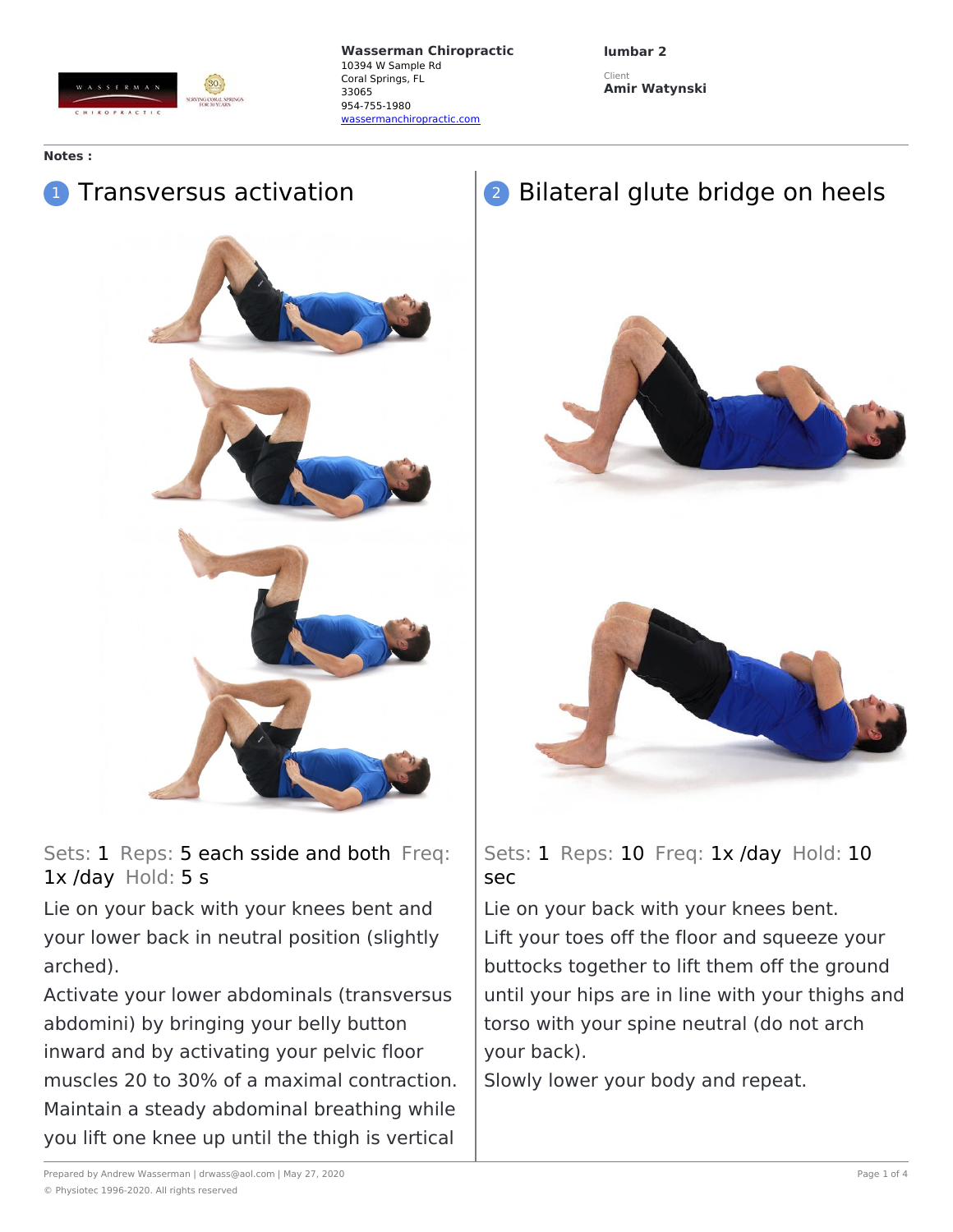

**lumbar 2**

Client **Amir Watynski**

and your hip is at 90 degrees. Then return it to starting position. repeat with other leg. While the first leg is held still, lift the other leg in the same position without moving your lower back.

Return to the starting position by slowly lowering one leg at a time and repeat starting with the other leg.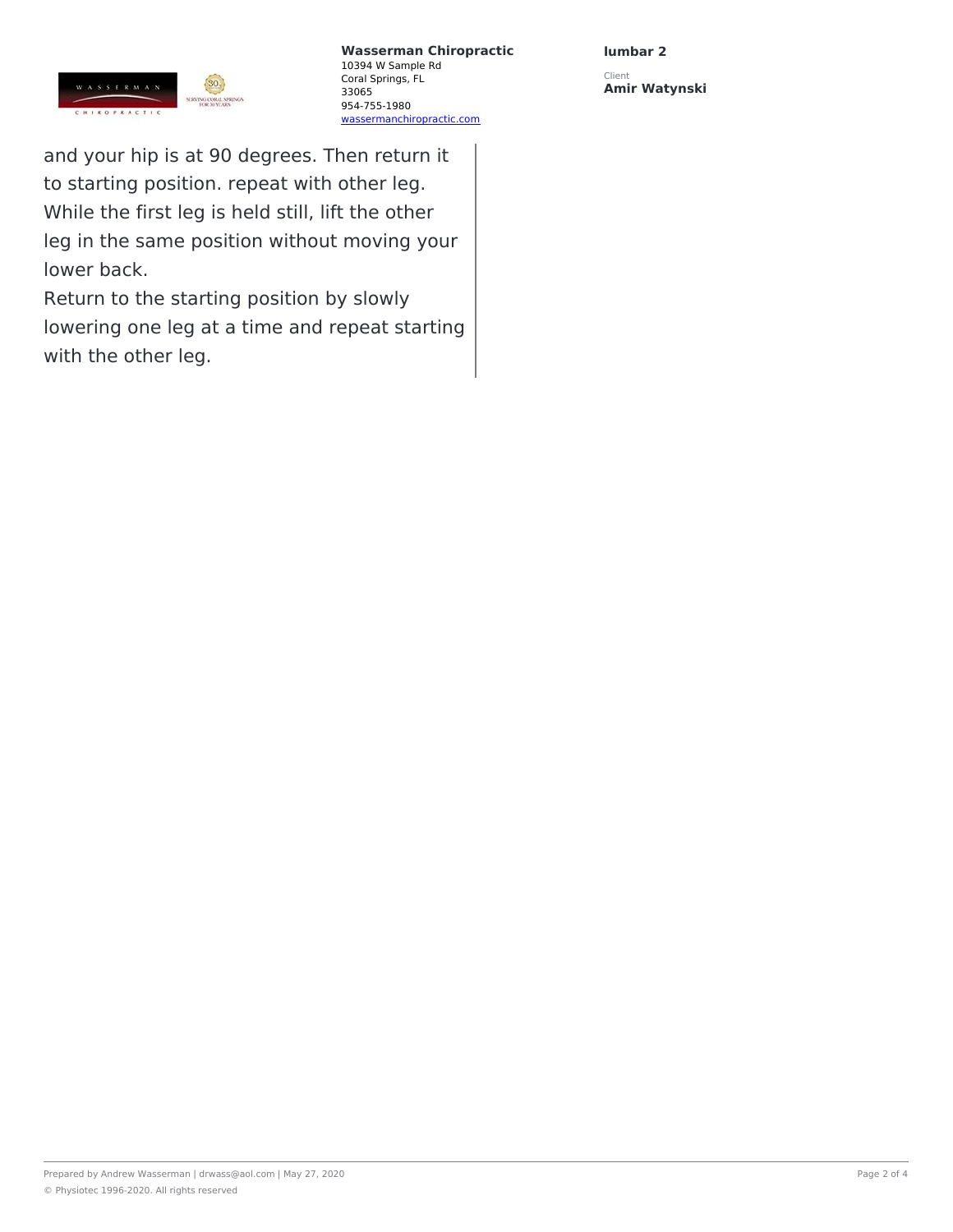

**lumbar 2**

Bird dog

Client **Amir Watynski**

## **3** Bird dog, alternate legs and arms



Sets: 1 Reps: 5 each side Freq: 1x /day Hold: 5 sec

Begin on all fours with your hands under your shoulders and knees under your hips.

Keep your back straight and head in line with the spine.

Extend one arm and hold for 5 seconds, then return to neutral.

Extend the opposite leg and hold for 5 seconds, then return to neutral.

Make sure your arm and leg are leveled with





Sets: 1 Reps: 10 each side Freq: 1x /day Hold: 5 sec

Get on your hands and knees (four point position) with your knees directly under your hips and your hands directly under your shoulders.

Your back is in a neutral position (slightly arched) and your chin must be tucked in. Tighten slightly your abdominals, lumbar muscles and pelvic floor muscles then lift one arm and the opposite leg without allowing the trunk or pelvis to move or rotate.